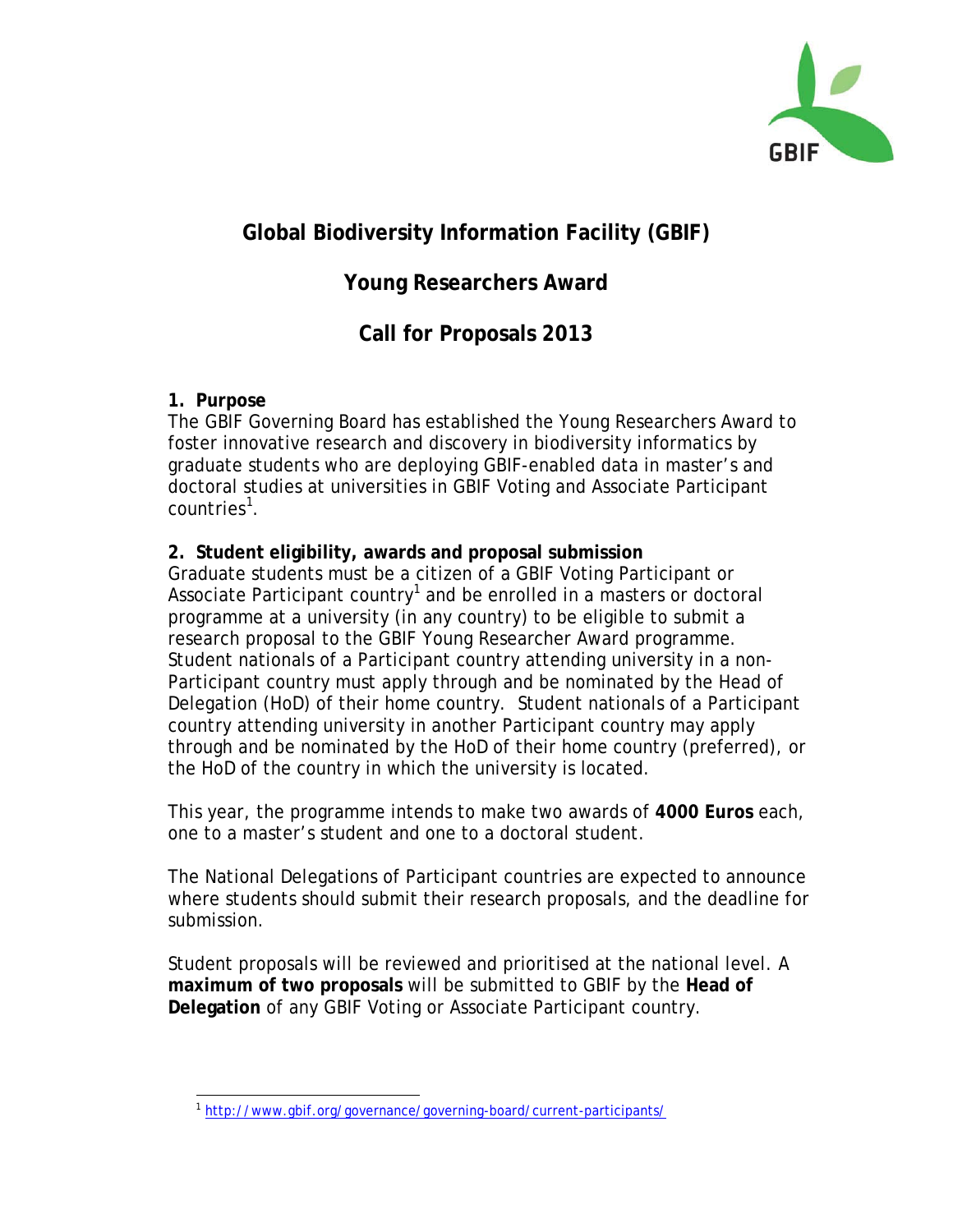#### **3. The research proposal and nomination packet**

Students should prepare their research proposal according to the following format:

- a. *Project Summary* (200 words)
- b. *Project Description* (maximum 4 pages, 12 point font) that describes
	- i. the need for the research;
	- ii. the question(s) being addressed;
	- iii. **the critical role of existing GBIF-enabled data in addressing those questions.** Research proposals must clearly demonstrate *how data enabled by GBIF* is being incorporated in the study. To understand more about GBIF-enabled data, students should contact their academic advisors, the GBIF national node of their country, the GBIF Secretariat or members of the Science Committee;
	- iv. the research scope, plan, methodologies and timetable
- c. *Budget* (1 page), itemised and justified. NOTE: budgetary items are restricted to academic fees, essential equipment, supplies (e.g. hardware, software) and travel; **salary support is not permitted**.
- d. *Literature Cited* (1 page)
- e. *Curriculum vitae* of the student applicant including full contact information at the home institution.
- f. **Supporting documents**
	- i. An official letter from the student's faculty mentor/supervisor certifying that the applicant is a student in good standing in the graduate programme of the university.
	- ii. At least one, and no more than three, letters of support from faculty members active in a field that encompasses and incorporates biodiversity informatics (e.g., genetics, species composition and traits, biogeography, ecology, systematics,  $etc.$ ). $<sup>2</sup>$  $<sup>2</sup>$  $<sup>2</sup>$ </sup>

### **4. GBIF Proposal Review and Award**

The GBIF Science Committee<sup>[3](#page-1-1)</sup> will review the nominations and adjudicate the Young Researchers Awards by May 2013, with announcement of the awardees at the Governing Board meeting in October 2013 in Colombia.

Review criteria for the proposed research include:

- its originality and innovation;
- its use of and strategic significance for GBIF- enabled data, and
- its measureable effectiveness and impact in advancing biodiversity informatics and/or the conservation of biological diversity.

<span id="page-1-1"></span><span id="page-1-0"></span>Declined proposals may be updated and re-submitted in subsequent

<sup>&</sup>lt;sup>2</sup> [http://en.wikipedia.org/wiki/Biodiversity\\_Informatics](http://en.wikipedia.org/wiki/Biodiversity_Informatics)

<sup>&</sup>lt;sup>3</sup> http://www.gbif.org/communications/directory-of-contacts/science-committee/